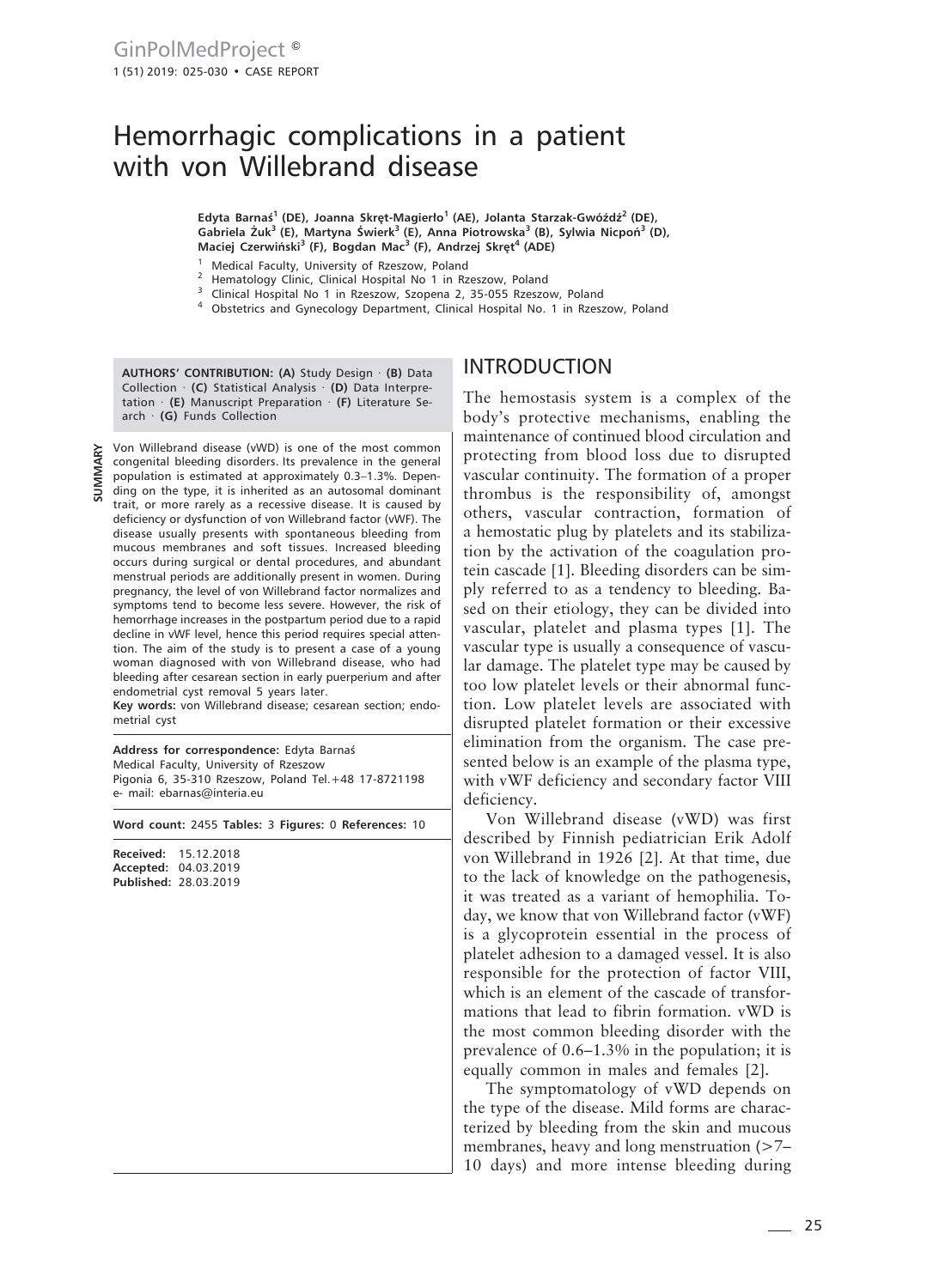surgical and dental procedures. Severe forms manifest with gastrointestinal bleeding and hemarthroses [2–4].

There are three main types of vWD. Types 1 and 3 are characterized by quantitative defects, while type  $2 - by a qualitative defect of$ vWF. Type 1 accounts for 75% of vWD cases and produces mild symptoms. It is an autosomal dominant or, more rarely, recessive disease. A vWF release defect or excessive vWF proteolysis is observed in type 2 of vWD. The symptoms may be moderate, moderate-to-severe and severe. Type 2 is additionally divided into four subtypes: 2A, 2B, 2M and 2N, which are inherited in the autosomal dominant or, rarely, recessive way. The least common  $\left( \langle 3\% \rangle \right)$  is type 3, which manifests with a severe bleeding disorder. It is an autosomal recessive disease and is characterized by a complete vWF deficiency.

Patients with type 2B account for 5–8% of all vWD patients. What distinguishes this type from others is thrombocytopenia (platelet counts are normal in types 1 and 3). Platelet deficiency is found in 30–57% of patients with type 2B. Thrombocytopenia may be caused by: platelet aggregation by mutated vWF, removal of aggregates by the reticuloendothelial system and impaired megacariopoesis. In some patients, thrombocytopenia is only periodical: after surgeries, in the course of infections, stress or during pregnancy. With a decline in the platelet level below 140 thousand/uL, the risk of bleeding increases by 8-fold [5].

The therapy of vWD involves 3 types of intervention: stimulation of endogenous vWF, transfusion of plasma-derived factor VIII concentrates with vWF and administration of drugs that enhance coagulation and wound healing  $|2|$ .

During pregnancy, factor VIII activity increases and vWF reaches normal levels in women with vWD [3]. This usually leads to the withdrawal of symptoms and normalization of the blood coagulation profile. However, there is a risk of premature birth. It is 15–20-fold greater than in women without a bleeding disorder [6].

The aim of this article was to present a case of vWD in a young woman who had hemorrhage after cesarean section and after removal of ovarian endometriosis 5 years later.

## CASE PRESENTATION

A twenty-three year-old primiparous woman with type 2B von Willebrand disease was admitted to the Department of Gynecology and Obstetrics in week 36 of gestation. She was diagnosed for vWD at the age of 3 years due to a significant family history: vWD had been previously diagnosed in her father and two brothers. At admission, the patient reported typical symptoms described in the literature, such as prolonged menstrual bleeding, epistaxis, gingival bleeding and prolonged bleeding after tooth extraction. She provided results of laboratory tests conducted during pregnancy (Tab. 1).

On day 14 of hospitalization, as pregnancy reached 38 weeks, it was decided to terminate pregnancy via cesarean section due to obstetric indications (cephalopelvic disproportion). Before the surgery, the patient received 3 packages of a product containing factor VIII and vWF. Because of thrombocytopenia (PLT 44 thousand at admission), the patient had also platelet concentrate transfused. During cesarean section, the uterine incision was made in its lower segment and a live full-term newborn girl was delivered with birth weight of 3080 g. The neonate was tested for vWD, and the results returned negative.

On day 6 after delivery, the patient developed vaginal hemorrhage. Carbetocin, an oxytocin analogue, was administered as first-line treatment, but the expected uterine atonic reaction did not follow. Moreover, prostacyclin was administered directly into the myometrium. At the time of bleeding, the platelet level was 70 thousand. A product with factor VIII and vWF, tranexamic acid and etamsylate were ordered, and packed red blood cells (pRBC) and platelet concentrate were transfused. Despite this pharmacological management, the patient's

| <b>Tab. 1.</b> Results of factor VIII and<br>vWF activity, vWF concentartion<br>and platelet level in the patient in<br>week 8 and 31 of gestation |                                                                                    | weeks     | 31<br>weeks |
|----------------------------------------------------------------------------------------------------------------------------------------------------|------------------------------------------------------------------------------------|-----------|-------------|
|                                                                                                                                                    | Factor VIII procoagulant activity (%)<br>Ristocetin cofactor activity vWF: Rco [%] | 40<br>19  | 97<br>40    |
|                                                                                                                                                    | vWF concentration vWF:Aq [%]<br>Platelet count [thousand/uL]                       | 52<br>159 | 98<br>115   |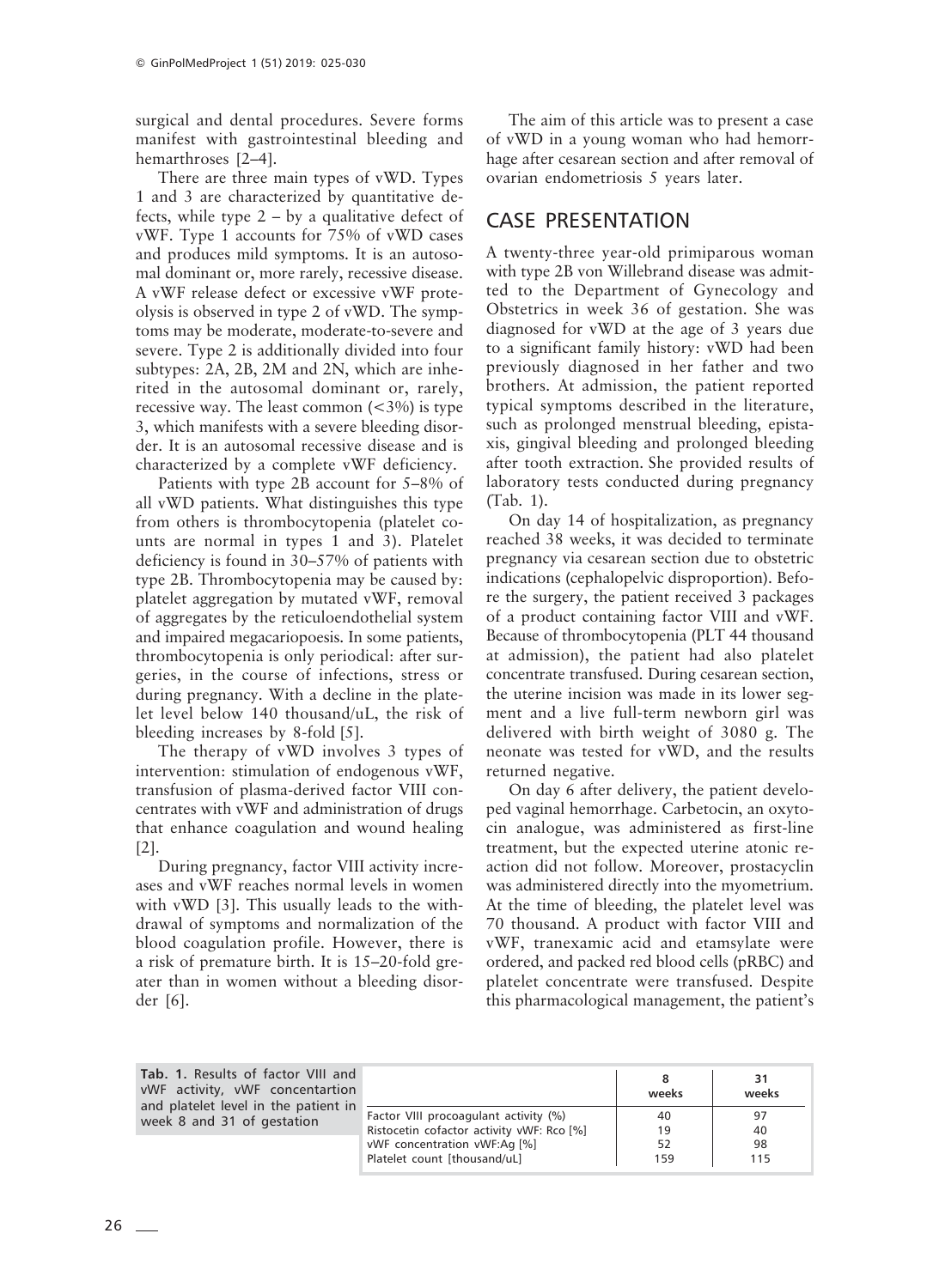condition deteriorated. Several hours later, it was decided to perform hysterectomy without salpingo-oophorectomy as a life-saving surgery. Administration of products rich with factor VIII and vWF, tranexamic acid and etamsylate continued after the surgery. The patient was discharged in an overall good condition with orders to continue treatment and monitoring at a hematology clinic.

Five years later, the patient was referred to the Department from a lower-degree center for surgical treatment of a left ovarian cyst. For the previous five years, the patient was under constant care of a hematology clinic, and test results were all within normal ranges. At admission, the patient reported pain on the left side of the lower abdomen. Laboratory tests performed on the day of admission revealed platelets of 157 thousand/uL, factor VIII activity of 40%, ristocetin cofactor activity of 19% and vWF level of 52%. After administration of factor VIII with vWF, factor VIII activity increased to 80%. The patient was then deemed eligible for a laparoscopic procedure.

Due to numerous adhesions found intraoperatively, it was decided to convert to laparotomy. Bilateral paratubal cysts and the endometrial cyst of the right ovary were removed, and extensive adhesiolysis was performed. The surgery proceeded with no complications. In the direct postoperative period, a significant amount of sanguineous content evacuated by a drain from the abdominal cavity was observed along with increasing abdominal pain. The patient was administered a product with factor VIII and vWF and tranexamic acid; also packed red blood cells, platelet concentrate and fresh frozen plasma were transfused. Due to the deteriorating condition of the patient, developing hypovolemic shock (despite the implemented treatment, including administration of recombinant factor VIIa) and peritoneal bleeding depicted on urgent computed tomography (CT), it was decided to re-operate. The surgery consisted in the removal of blood clots and application of fibrin sponges (Tachosil, Surgispon) onto oozing adhesions uncovered during the surgery. No sites of bleeding were discovered. Directly after the surgery, the patient was sent to the intensive care unit (ICU) for further treatment. On day 1 after relaparotomy, the activity of factor VIII and vWF was 157% and 150%, respectively. Platelets: 80 thousand/uL. The treatment with factor VIII and vWF, tranexamic acid, etamsylate and fresh frozen plasma was continued. Due to symptomatic anemia and thrombocytopenia, packed RBCs and platelet concentrate were transfused. After 4 day treatment at the ICU and improvement of the general condition, the patient was transfer-

| sed patient, and factor VIII and VVVF activities assayed in the postoperative period |                                                     |                                                   |                                    |  |  |  |
|--------------------------------------------------------------------------------------|-----------------------------------------------------|---------------------------------------------------|------------------------------------|--|--|--|
|                                                                                      | Number of administered<br>IU of factor VIII and vWF | <b>Factor VIII activity</b><br>$\lceil \% \rceil$ | vWF activity<br>$\lceil \% \rceil$ |  |  |  |
| Day $1 - day$ of surgery and<br>hemorrhage<br>before surgery                         | 1,000 IU of VIII + 1,200 IU                         |                                                   |                                    |  |  |  |
|                                                                                      | of vWF                                              | 81%                                               | 80%                                |  |  |  |
| After 8 hours                                                                        | 1,000 IU of VIII + 1,200 IU<br>of vWF               |                                                   |                                    |  |  |  |
| After the next 8 hours                                                               | 1,000 IU of VIII + 1,200 IU<br>of vWF               |                                                   |                                    |  |  |  |
| Day $2 - day$ of re-laparotomy                                                       | $\mathbf 0$                                         |                                                   |                                    |  |  |  |
| Time: 15.00                                                                          |                                                     | 157%                                              | 150%                               |  |  |  |
| Time: 18.00                                                                          |                                                     | 147%                                              | 150%                               |  |  |  |
| Day 3.                                                                               | $\mathbf 0$                                         | 207%                                              | 160%                               |  |  |  |
| Day 4.                                                                               | $\mathbf 0$                                         |                                                   |                                    |  |  |  |
| Day 5.                                                                               | $\mathbf 0$                                         | 139%                                              | 130%                               |  |  |  |
| Day 6.                                                                               | 500 IU of VIII + 600 IU of vWF                      |                                                   |                                    |  |  |  |
| Day 7.                                                                               | 500 IU of VIII + 600 IU of vWF                      |                                                   |                                    |  |  |  |
| Day 8.                                                                               | 500 IU of $VIII + 600$ IU of $VWF$                  |                                                   |                                    |  |  |  |
| Day 9.                                                                               | 500 IU of VIII $+$ 600 IU of vWF                    | 97%                                               | 90%                                |  |  |  |
| Day 10.                                                                              | $\mathbf 0$                                         |                                                   |                                    |  |  |  |

**Tab. 2.** Replacement treatment regimen including products with factor VIII and vWF as used in the discussed patient, and factor VIII and vWF activities assayed in the postoperative period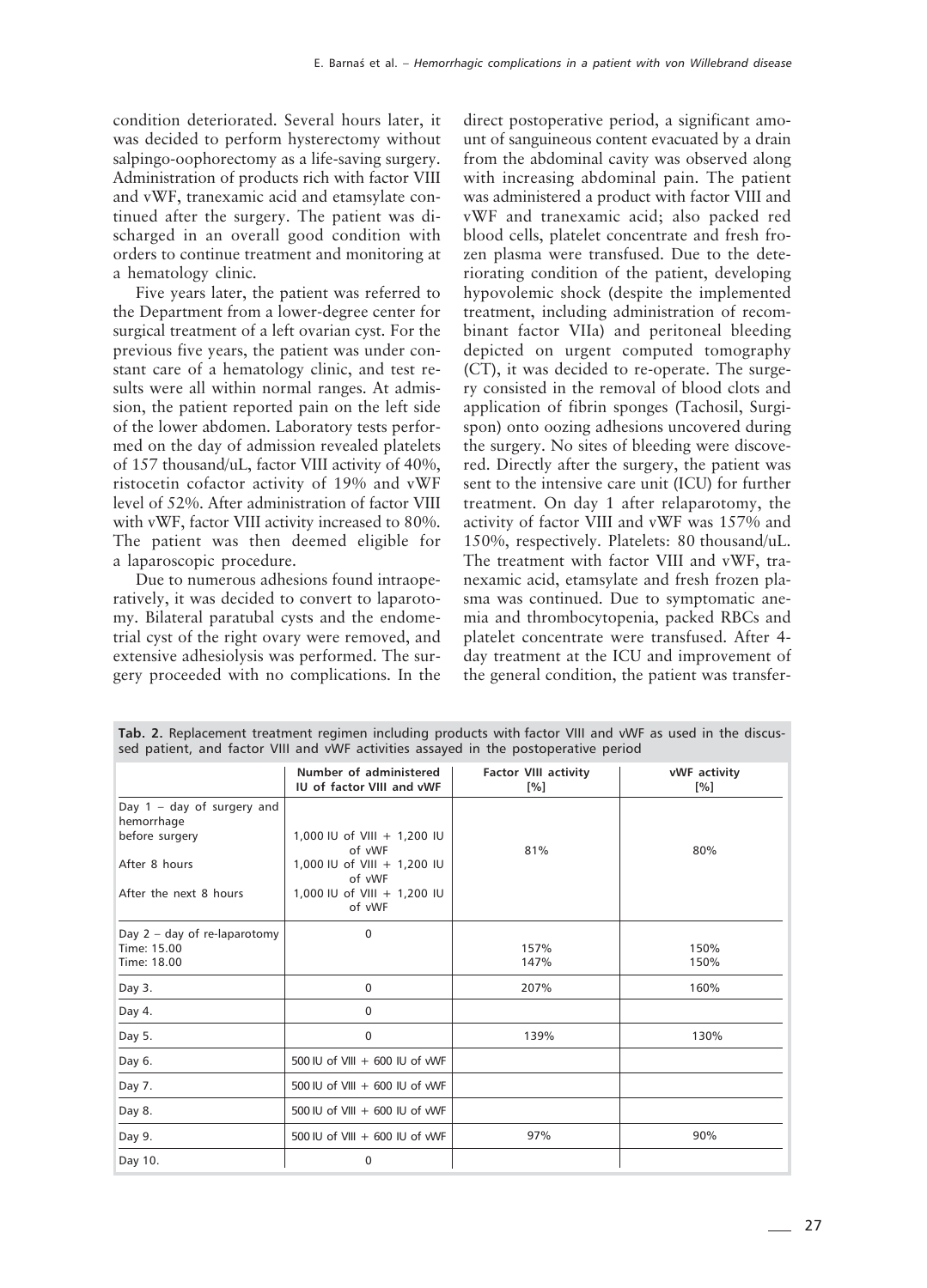red back to the Department of Gynecology. Table 2 presents the regimen of the factor VIII and vWF replacement therapy implemented in the discussed patient and factor VIII and vWF activities assayed in the postoperative period.

## **DISCUSSION**

The management of patients with vWD during pregnancy and perinatal period as well as before surgical procedures is a challenge for physicians. It requires cooperation of hematologists, gynecologists and obstetricians as well as neonatologists and anesthetists [7]. Major procedures and treatment of severe hemorrhages should be conducted in referral hospitals of higher levels where factor VIII and specialist drugs used in vWD can be administered and where a laboratory is able to assay the activity of coagulation factors and vWF. The hospital in which the patient was treated met these conditions.

The literature has, to date, reported few cases of postpartum hemorrhage in women with vWD [6,7]. The discussed case presents two bleeding episodes: postpartum hemorrhage and bleeding associated with a surgery that required extensive adhesiolysis. This coincidence indicates that one bleeding episode is a risk factor during subsequent surgical interventions. Bleeding prevention in patients with vWD requires observance of general principles, such as avoidance of drugs that reduce blood coagulability, including NSAIDs (with anti-platelet effects) and intramuscular medicinal products.

Patients with vWD are also recommended desmopressin, a drug that releases endogenous vWF and factor VIII reserves from the vascular endothelium. It is a drug of choice in type 1 and mild type 2 vWD. In the patient discussed above, desmopressin was not used due to the risk of greater thrombocytopenia [6] as well as a high risk associated with the extensive procedure. This approach was assumed even though a desmopressin test performed during the previous hematological treatment was positive, i.e. factor VIII and vWF activities did increase.

Plasma-derived factor VIII concentrate with vWF is used when desmopressin is ineffective or contraindicated. IV administration of 1 IU of vWF activity/kg increases plasma vWF activity by ca. 2% of the norm [1]. Moreover, the discussed patient was also given active factor VII in order to enhance the coagulation cascade. Moreover, drugs improving coagulation were also administered, e.g. tranexamic acid which inhibits plasminogen conversion to plasmin and stabilizes the thrombus, and fibrin and gelatin sponges were applied locally. The patient had platelet counts monitored and platelet concentrate transfused repeatedly. The literature states that a safe platelet level is 50 thousand before natural vaginal delivery and 80 thousand before cesarean section [7]. These recommendations also suggest that PLT levels should be monitored at least once a month. In pregnant patients, thrombocytopenia in the course of vWD should be discriminated from platelet count decline caused by severe pre-eclampsia, primary immune thrombocytopenia or thrombotic thrombocytopenic purpura.

Pregnancy is a period of physiological hypercoagulability and increased activity of coagulation factors. This also concerns vWD patients. These changes within vWF were observed in the discussed case as well. Pregnant women are recommended two assays of coagulation activity of factor VIII – FVIII:C, von Willebrand

|                          | Recommended level of<br>FVIII:C and/or vWF:RCo                                | Dosage of FVIII/vWF concen-<br>trate for the prevention and<br>treatment of bleeding | Recommended platelet<br>count                                    |
|--------------------------|-------------------------------------------------------------------------------|--------------------------------------------------------------------------------------|------------------------------------------------------------------|
| Natural vaginal delivery | $> 50$ IU/dl                                                                  | 40 units/kg every 24 h                                                               | >50 thousand                                                     |
|                          | A level of $>50$ IU/dL should<br>be maintained for at least<br>$3-4$ days     |                                                                                      |                                                                  |
| Cesarean section         | >50 IU/dL; 800-100 IU/dL<br>in type 2B                                        | Before surgery, a bolus of<br>50 units/kg of VIII/vWF                                | >50 thousand                                                     |
|                          | In the postoperative period<br>$>50$ IU/dL for 7-14 days<br>(at least 5 days) | concentrate, and then every<br>$12-24$ hours                                         | After cesarean section<br>$>$ 20 thousand for at least<br>5 days |

**Tab. 3.** General recommendations concerning the levels of FVIII:C, VWF:RCo and platelets for natural vaginal delivery, cesarean section and in the postpartum period in vWD patients as well as dosage of FVIII/vWF concentrate for the prevention and treatment of hemorrhage in patients with severe vWF and FVIII deficiency [2,4,6,8]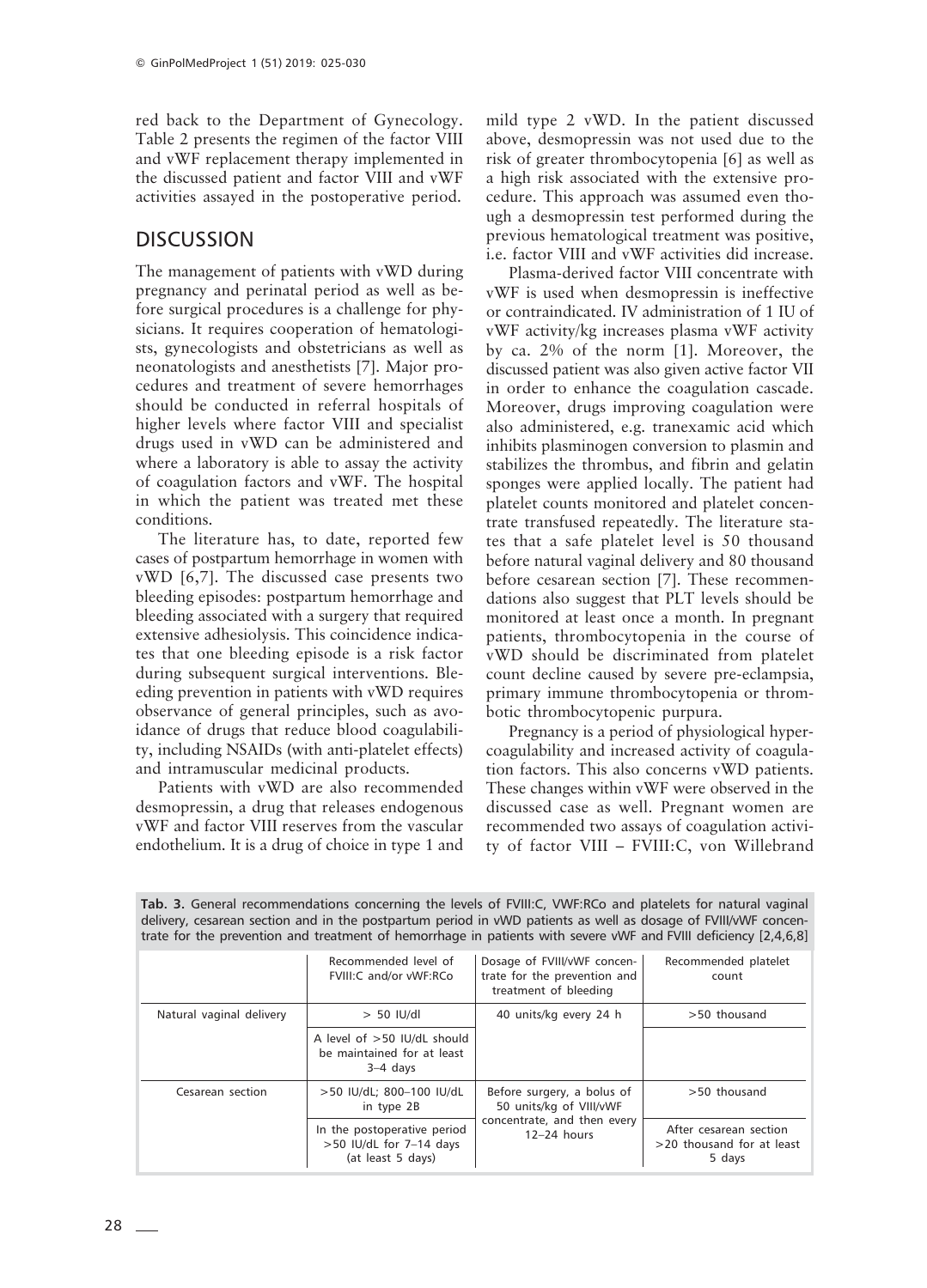factor antigen – vWF:Ag and vW ristocetin cofactor activity – vWF:RCo: before conception or at the beginning of pregnancy and between weeks 28 and 34 [4]. The tests should be repeated prior to invasive procedures, such as trophoblastic biopsy, amniocentesis or cervical cerclage [2].

Pregnant patients with vWD are recommended natural vaginal delivery as it is less invasive and carries a lower risk of hemorrhage in the mother [7]. Due to a 50% probability that the neonate will have the disease, it is recommended not to apply traumatizing labor procedures, such as forceps or vacuum delivery. Natural vaginal delivery may yield complications in the form of a vulvar hematoma caused by bleeding to soft tissues [4]. In the discussed patient, cesarean section was selected for obstetric indications. The patient was prepared for this procedure as for any major surgery. As recommended, a bolus with 50 units/kg of factor VIII concentrate with vWF was administered before the procedure [2]. Subsequently, two further doses were given; factor VIII and vWF activity was maintained at the level of 80–100 IU/dL [6]. According to the recommendations, platelet counts were maintained at a level >50 thousand [8]. The summary of the recommendations implemented in the patient is presented in Table 3.

The cesarean section was performed under general anesthesia. This choice was dictated by an increased risk of a hematoma during spinal anesthesia in type 2 disease [9]. Hemorrhage in the patient was noted on day 6 after delivery. This is concordant with the literature which states that hemorrhage in such cases may develop from several hours to a dozen or so days after delivery [2,3,4,7] and is linked with a decline in the concentration of coagulation factors [4]. According to different authors, even 29–56% of pregnancies in women with vWD may be complicated with postpartum hemorrhage [3,4,10]. Bleeding occurs early in 20% of women, and late (later than 24 h after delivery) also in 20% of women [3]. The replacement therapy continuation is therefore recommended for further 3–4 days after natural vaginal delivery [4] and for 7–14 days after cesarean section [7]. In the analyzed case, hemorrhage occurred on day 6 after delivery in spite of continued treatment. It was caused not only by the hemostasis disorder, but also by uterine atony. Active treatment with uterotonic agents brought no effects, and hysterectomy was performed several hours later as a life-saving procedure. After uterus removal, further hospitalization during the puerperium proceeded without complications. Factor VIII and vWF tested in the neonate were normal. It must be emphasized that no injection had been made and vitamin K had been administered orally until these results arrived [4].

Five years after delivery, the patient reported to the Department due to ovarian cysts and endometriosis. This is also in line with the observation that vWD patients are more susceptible to the development of cysts and endometriosis [2,4]. The patient was selected for a laparoscopy. However, due to numerous pelvic adhesions, a conversion to laparotomy was necessary. The surgery was followed by a hemorrhage. Bleeding was not caused by the lack of hemostasis, but by released oozing adhesions. This complication was treated by re-laparotomy involving removal of extravasated blood and application of hemostatic sponges. Hemorrhagic complications did develop despite the implementation of proper replacement treatment. It must be remembered that the exacerbation of a bleeding disorder in patients with vWD and thrombocytopenia not always correlates with ristocetin cofactor and severity of thrombocytopenia [5]. The pathomechanism of type 2B vWD is very complex. The inability to order a complete test panel that would allow precise determination of the subtype of the disease or concomitant hemostasis disorders results in the fact that, despite the management concordant with recommendations, patients may not always be protected from hemorrhagic complications.

### CONCLUSIONS

Late postpartum hemorrhage in the patient with von Willebrand type 2B disease developed despite proper preoperative preparation. The occurrence of bleeding after removal of the endometrioid ovarian cyst leads to the conclusion that such patients are also at risk of hemorrhage after gynecological procedures.